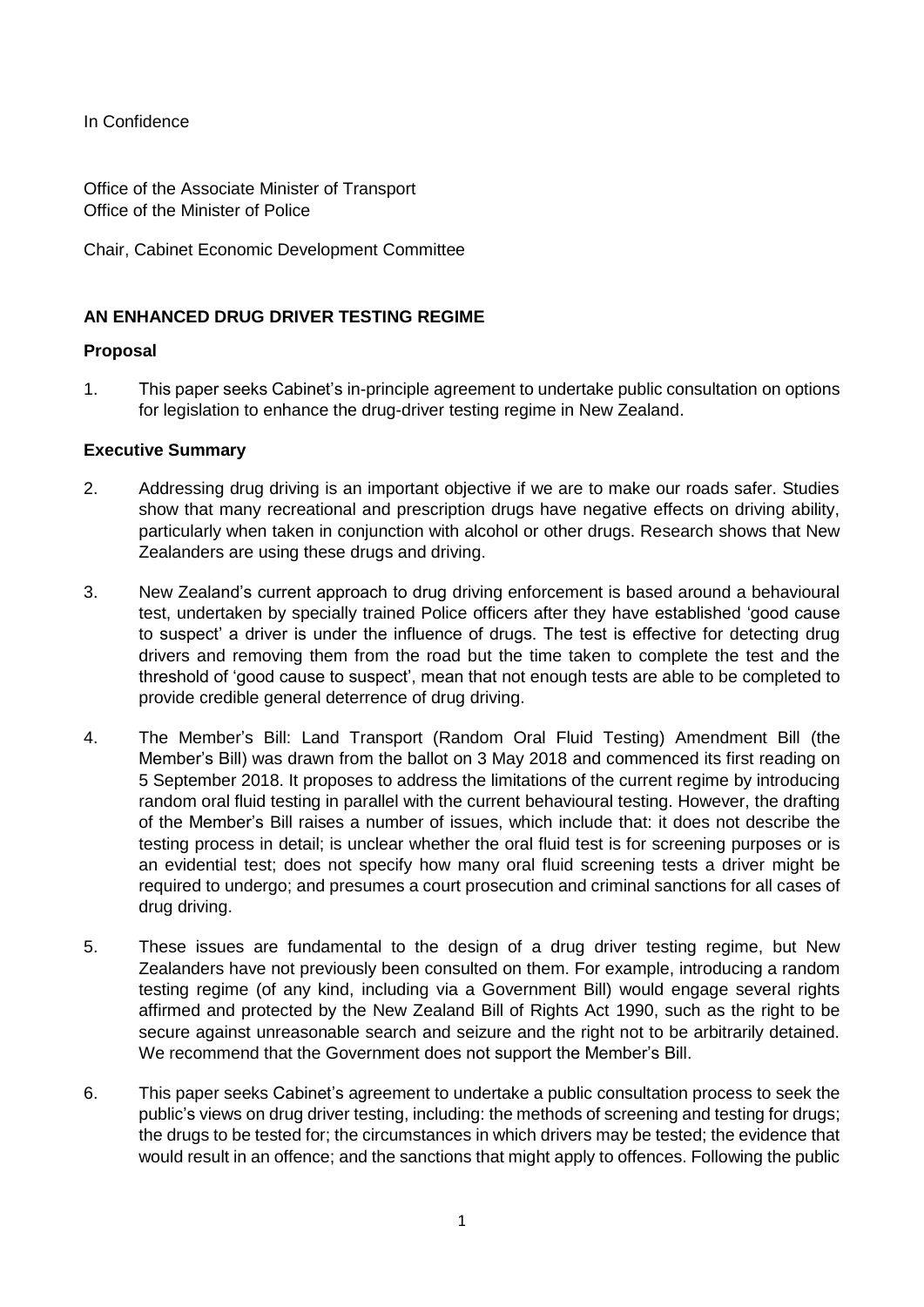consultation process, and after undertaking a full analysis of the options available, we propose that the Government develops new legislation for an enhanced drug driver testing regime.

## **Background**

**.** 

- 7. Since 2013 the number of road deaths in New Zealand has been rising. In 2013, there were 253 deaths. In 2017, there were 378 deaths – a 49 percent increase over five years. It is clear that a new approach is needed, with evidenced-based interventions across all aspects of the land transport system.
- 8. To reverse the upward trend in road deaths, the Government has put safety at the forefront of all decision-making on land transport. In June 2018, we released the Government Policy Statement on Land Transport 2018 (GPS), which sets out the government's priorities for the land transport system over the next 10 years. In the GPS, we elevated safety to one of two key funding priorities. We have also commenced the development of a new road safety strategy, which includes investigating whether we should adopt 'Vision Zero'<sup>1</sup> for New Zealand.
- 9. Addressing drug driving is an important objective if we are to make our roads safer.

## *Previous consideration of drug driving detection and enforcement*

- 10. Following a review of New Zealand's drug driving enforcement regime in 2014/15, Cabinet considered a proposal in April 2016 to introduce random oral fluid drug testing [CAB-16-MIN-0151 refers]. At that time, Cabinet invited the Minister of Health to consider the proposal in the context of the National Drug Policy 2015-2020 and report to the Cabinet Strategy Committee. In June 2016, the Associate Minister of Health at the time, Hon Peter Dunne, advised that the National Drug Policy emphasised a proportionate response to minimise drug-related harm, whereas a driver who returns a positive test for the presence of drugs does not necessarily represent a risk to road safety [STR-16-MIN-0002 refers].
- 11. In November 2016, Cabinet considered a modified proposal for oral fluid drug testing following an incident comprising either a suspected driving offence or a driver's involvement in a motor vehicle crash [CAB-16-MIN-0606 refers]. Cabinet directed the Associate Minister of Transport to provide further advice on the options in the paper and to prepare a draft document for public consultation on the proposed options. This was not completed before the General Election in 2017.

# **Many recreational and prescription drugs have the potential to impair driving**

- 12. International studies have shown that a large number of recreational and prescription drugs and other substances have potentially significant negative effects on driving ability, for example by slowing reaction time, increasing risk taking and causing fatigue, particularly when taken in combination with alcohol or other drugs.
- 13. The World Health Organisation's 2015 review of 66 different studies<sup>2</sup> found that using drugs while driving was associated with an increase in the risk of crash involvement, reporting an

<sup>&</sup>lt;sup>1</sup> Sweden founded the "Vision Zero" strategy in 1997. The vision is underpinned by the principles that eventually no one will be killed or seriously injured within the road transport system and it can never be ethically acceptable that people are killed within the road transport system.

<sup>2</sup> *World Health Organisation: Global status report on road safety*, 2015 and *Risk of road accident associated with the use of drugs: A systematic review and meta-analysis of evidence from epidemiological studies*, Journal of Accident Analysis and Prevention, Elvik, R., 2012.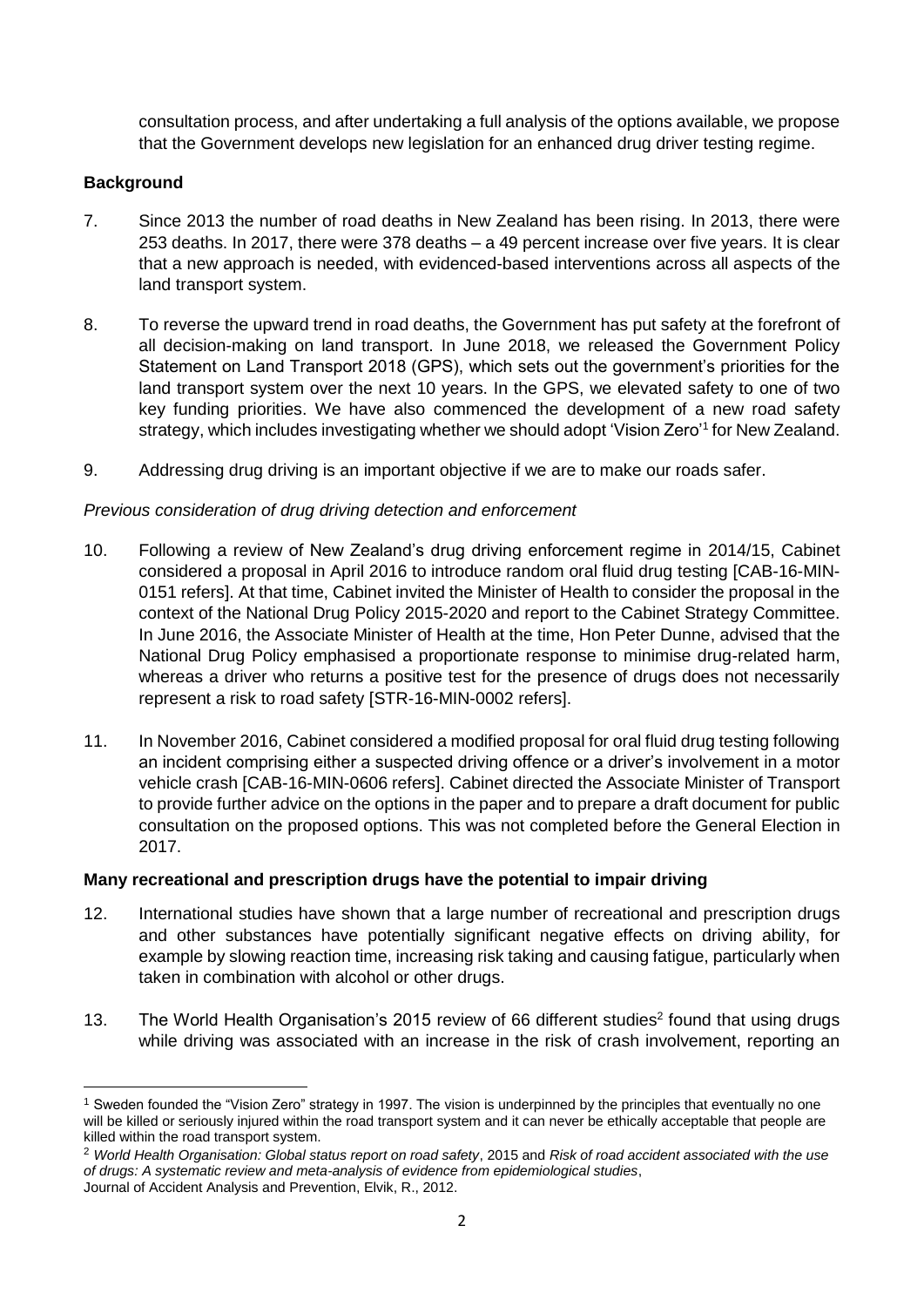increased crash risk for 11 different drug classes or drugs<sup>3</sup>. A more recent (2017) literature review by the European research project SafetyCube<sup>4</sup> of over 80 papers on drugs and driving performance found that a number of the most used legal and illegal drugs have a negative impact on road safety. They increase crash risk, injury severity and fatal crash rate, and they reduce the general ability to drive. When combined with alcohol or other drugs, the negative effects are even larger.

- 14. The negative effects of high doses of cannabis on driving performance are well documented and cannabis use is associated with increased risk of being killed or injured.<sup>5</sup> A number of studies consider the impact of stimulants such as cocaine or methamphetamine. Some studies demonstrate an increased reaction time from stimulants but overall, most studies note that stimulants may lead to increased risk taking and do not compensate for the effects of fatigue<sup>6</sup>. Methamphetamine has been found to be the most risky drug to be driving under the influence of, and the drug found with increasing prevalence compared to other drugs in fatal crash victims<sup>7</sup>.
- 15. There are also numerous prescription drugs that can impact driving performance. Over 1500 different drugs are prescribed in New Zealand and over 200 of these come with the warning "do not drive or operate machinery if affected, may cause drowsiness", and for many, "restrict or avoid alcohol"<sup>8</sup>. Most of these drugs have the potential to impair safe driving, particularly when first prescribed.
- 16. Studies on drug driving show that many drivers take more than one drug prior to driving or combine drugs with alcohol. The combination of more than one drug often acts as a synergistic factor (additive or even multiplicative), leading to very high levels of driving-related impairment. Finally, when combined with alcohol, the crash risk is dramatically increased.

### *Weaknesses in the data on drugs and impairment*

**.** 

- 17. In the international studies on the impact of drugs on driving ability and crash risk there is considerable variability in the methodology, reporting and use of controls in experiments. This means that, while overall conclusions can be drawn about the impairing qualities of individual drugs, there are contradictory views on the degree to which certain drugs impair and create crash risk.
- 18. Some studies on the prevalence of drug use in the driving population rely on evidence derived from small sample sizes or from samples that are defined by the requirements of enforcement agencies who determine whether a blood sample is to be tested for alcohol, cannabis, or a broader array of drugs. In countries with enforcement regimes with 'good cause to suspect' thresholds for detaining drivers to test for impairment, including New Zealand, there may be a significant layer of impaired drivers at various levels below that threshold that are not detected.

<sup>3</sup> Amphetamines, analgesics, anti-asthmatics, anti-depressives, anti-histamines, benzodiazepines, cannabis, cocaine, opioids, penicillin and zopiclone (a sleeping pill).

<sup>4</sup> Leblud, J (2017), *Driving Under the Influence: Legal and Illegal Drugs*, European Road Safety Decision Support System, developed by the H2020 project SafetyCube.

<sup>5</sup> The effects of cannabis intoxication on motor vehicle collision revisited and revised, Rogeburg et al. (2016).

<sup>6</sup> *The prevalence and impairment effects of drugged driving in New Zealand*, University of Waikato, Starkey, N and Charlton, S, 2017 and *Impairment to blood amphetamine and/or methamphetamine concentrations in suspected drugged drivers*, Gustavsen, Morland, Bramness, Accident Analysis and Prevention Journal, 2006.

 $7$  Risk of road accident associated with the use of drugs: a systematic review and meta-analysis of evidence from epidemiological studies, Elvik (2013).

<sup>8</sup> Anaesthetics, analgesics, antidepressants, anti-epilepsy, antipsychotics, anti-anxiety agents, sedatives and hypnotics.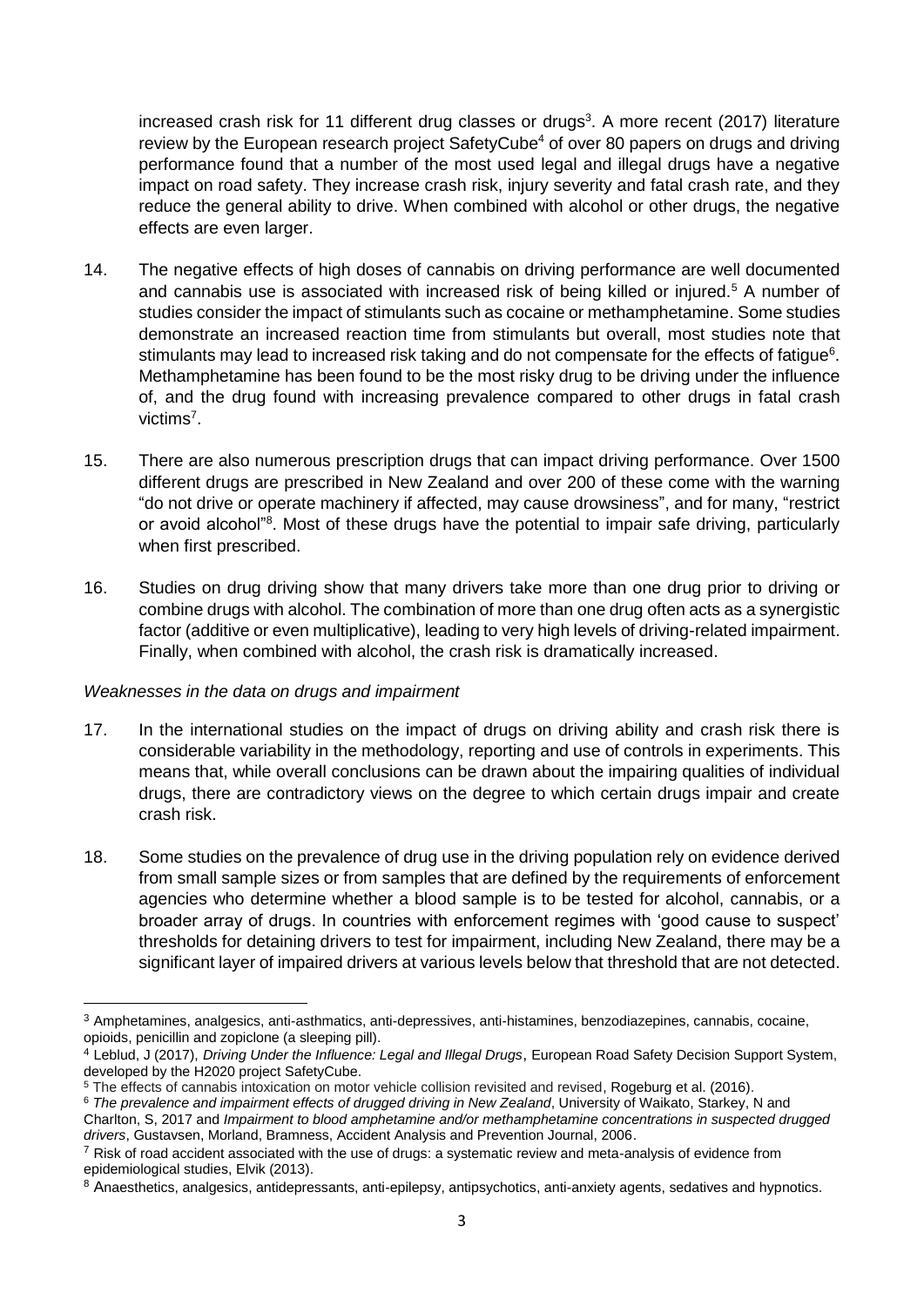There are also likely to be drivers who pass behavioural tests while under the influence of drugs.

## **Drivers in New Zealand are using drugs that impair driving**

- 19. In 2017, the University of Waikato undertook a study on the prevalence and impairment effects of drug driving in New Zealand<sup>9</sup>. An internet survey of drivers found that the percentages of drivers who used drugs (other than alcohol) within three hours prior to driving were: strong painkillers (16.6%), antidepressant medication (14.3%), cannabis (12.7%), anti-nausea medication (5.8%), and anti-anxiety medication (5.5%).
- *20.* Of those who admitted taking drugs and driving, 42.6 percent reporting that they drove after taking cannabis, 28.2 percent after illegal stimulants, 25.5 percent after taking strong painkillers and 50 percent reporting 'drugged driving' once a week or more in the last 12 months while taking anti-depressants, sedatives or methylphenidate (commonly referred to as Ritalin used to treat ADHD in children).

*Recent ESR analysis is indicative of the extent of drug use by drivers*

- 21. Analysis by Environmental Science and Research Ltd (ESR)<sup>10</sup> of the blood samples of 845 drivers killed in crashes between January 2014 and May 2018 found that:
	- 27 percent of 787<sup>11</sup> deceased drivers' blood samples showed cannabis use;
	- 10 percent of 763 blood samples showed methamphetamine use; and
	- $\bullet$  15 percent of 763 blood samples showed use of other drugs<sup>12</sup>.
- 22. ESR's analysis of the blood samples of 1,619 drivers hospitalised following a crash between January 2014 and May 2018, where the New Zealand Police (Police) requested drugs analysis, showed that:
	- 37 percent of the drivers had used cannabis:
	- 28 percent had used methamphetamine; and
	- 12 percent had used other drugs.
- 23. Police policy is not to proceed with analysis for drugs when a blood sample has shown a positive result for alcohol, so the above results are expected to underreport the prevalence of drugs used by the drivers tested.
- 24. Analysis of 1,456 blood samples from drivers who had been stopped by Police and passed a breath alcohol test but failed the Police behavioural drug test between January 2014 and May 2018 showed that 59 percent of those drivers had used cannabis, 41 percent had used methamphetamine and 9 percent other drugs<sup>13</sup>.

 $\overline{a}$ 

<sup>9</sup> *The prevalence and impairment effects of drugged driving in New Zealand*, University of Waikato, Starkey, N and Charlton, S, 2017.

 $10$ In New Zealand, all toxicological analyses are carried out by one laboratory, ESR, in Wellington.

<sup>&</sup>lt;sup>11</sup> Not all of the 845 samples submitted to ESR were subjected to a full drugs screen.

<sup>&</sup>lt;sup>12</sup> Not alcohol, cannabis or methamphetamine.

 $13$  These numbers add up to more than 100 percent as some drivers had used a combination of drugs.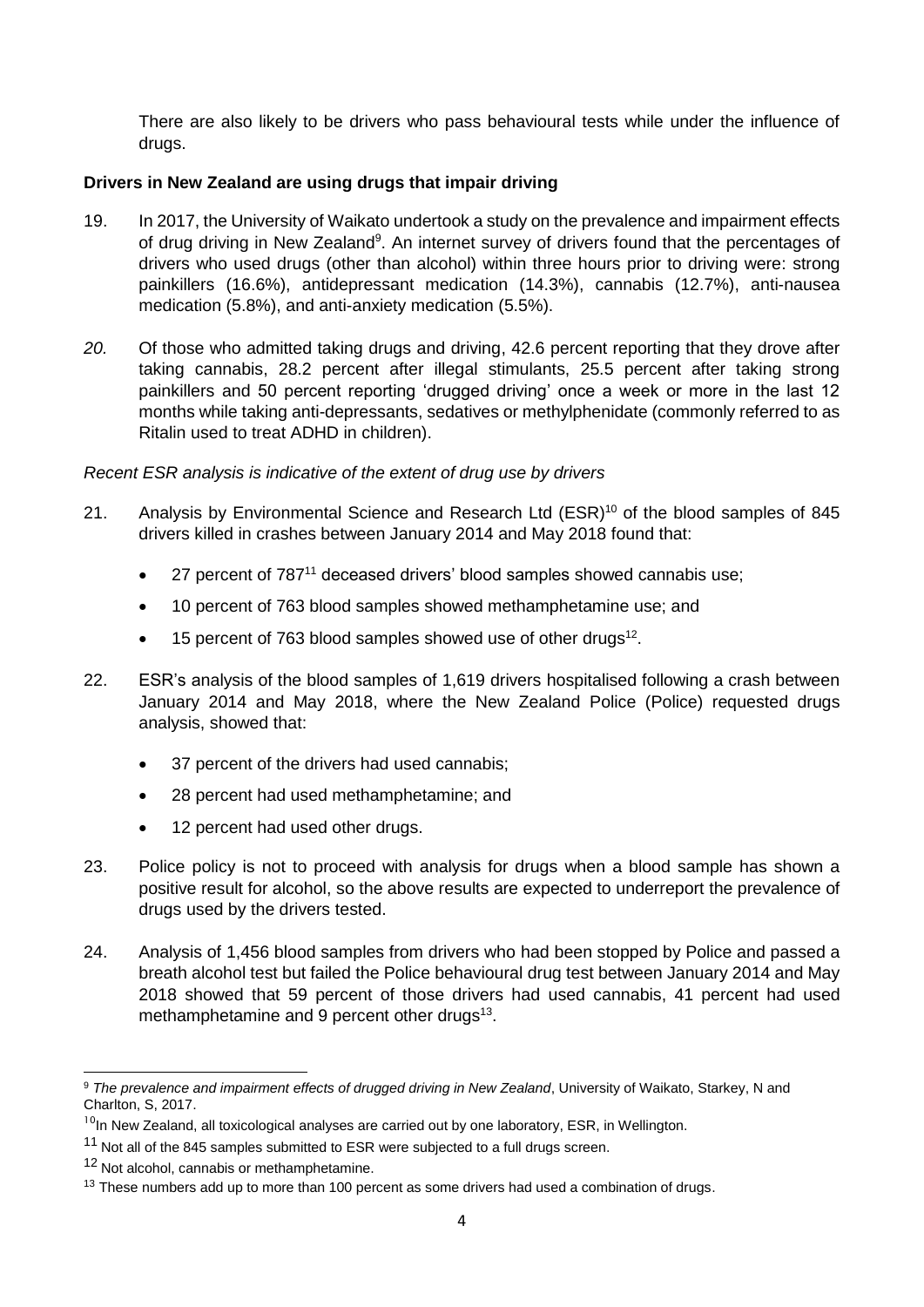25. Analysis of the blood samples of 3,050 drivers who failed a breath alcohol test from 2012 to 2015 showed that many drivers use alcohol and drugs in combination: 27 percent of drivers who failed a breath alcohol test had used cannabis, 1.6 percent had used methamphetamine, and 11 percent had used prescription drugs that carry warnings to restrict or avoid alcohol.

*Analysis of crash data shows an increase in fatal crashes where a driver has consumed drugs*

26. Data from the NZ Transport Agency's Crash Analysis System (CAS)<sup>14</sup> shows the number of fatal crashes occurring where a driver has been found to have consumed drugs has sharply increased to the point where fatal crashes involving only drugs exceed the number of fatal crashes involving only alcohol (refer Figure 1 below). Though part of the increase in the reporting of fatal crashes involving drugs stems from Police making more requests for drugs analysis following fatal crashes (since mid-2015), the data still reveals that fatal crashes involving drugs have overtaken fatal crashes involving alcohol.



### *Figure 1 – Fatal crashes with drugs and or alcohol) 1990-2017*

*Presence of a drug does not correlate with impairment*

**.** 

- 27. We acknowledge that the presence of a particular drug or drugs in a driver's blood system does not necessarily equate to impaired driving. There is not a clear linear relationship between when drugs are taken and when impairment occurs, as is largely the case with alcohol. People respond to individual drugs, combinations of drugs and different dosages of drugs in different ways. Different drugs are metabolised at different rates, meaning that evidence of some drugs can be detected a considerable time after they have been ingested, while in other cases evidence dissipates very quickly. To a lesser extent, this is also the case with alcohol, except there is a clearer correlation between use and impairment that makes it possible to set limits at which any person can be considered to be impaired.
- 28. Despite this, the rationale for consulting the public about presence-based drug testing as an option for enhancing New Zealand's drug driver testing and enforcement regime is sound. As discussed later in this paper, evidence demonstrates that presence-based testing with

<sup>&</sup>lt;sup>14</sup> In New Zealand all traffic crash data reported by Police is recorded in the Crash Analysis System.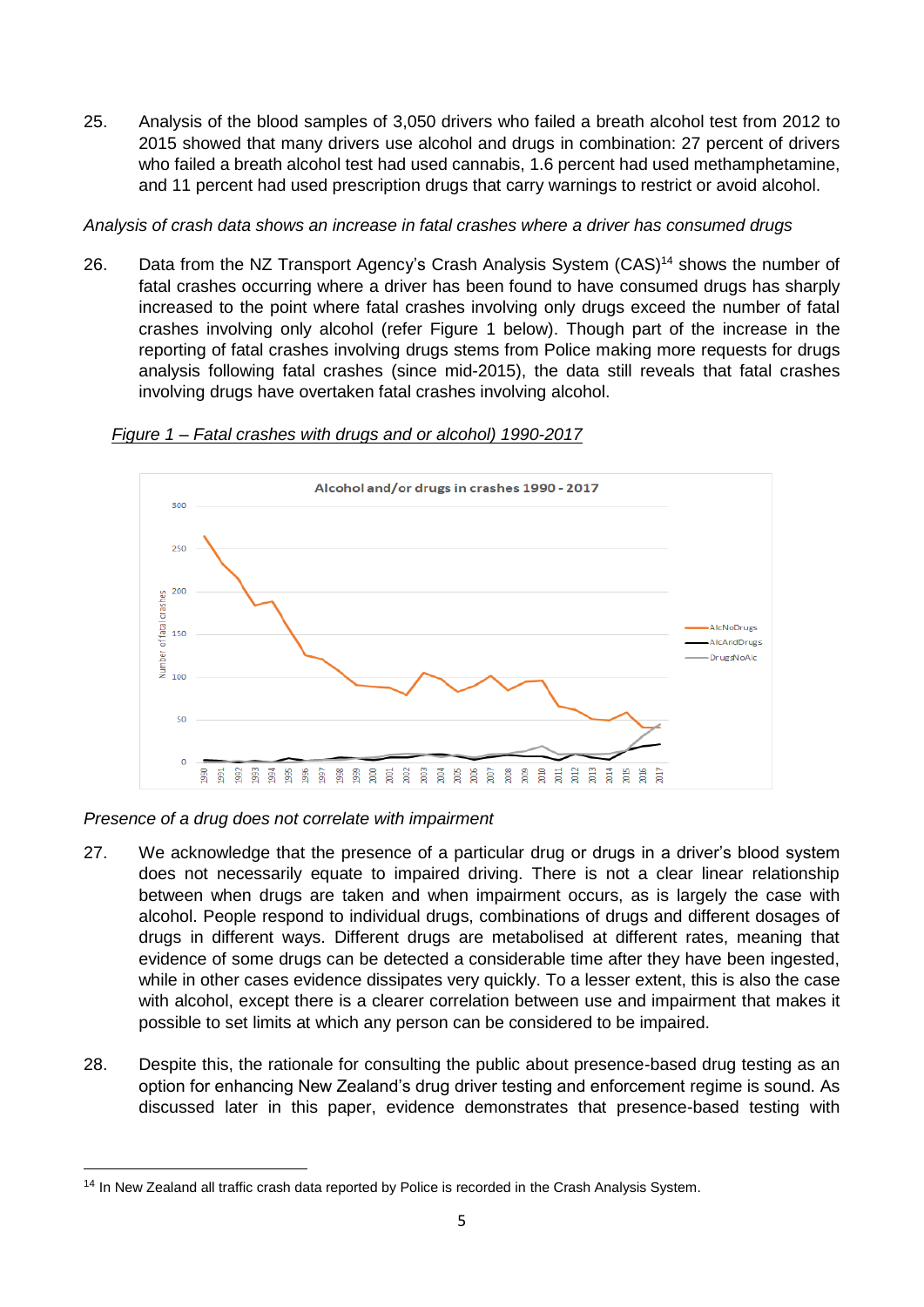appropriate sanctions is effective for deterring drug driving and cost-beneficial for governments where there is prevalence of drug driving<sup>15</sup>.

### **New Zealand's current drug driver testing regime**

- 29. New Zealand's current approach to drug-driving enforcement is based on two elements establishing that a driver is impaired and cannot drive safely and that the driver has qualifying drugs present in their blood. Impairment is assessed through a compulsory impairment test (CIT). The CIT is a behavioural test, undertaken by a specially trained Police officer. It comprises eye, walk and turn, and one-leg-stand assessments.
- 30. A Police officer must have 'good cause to suspect' a driver is under the influence of a drug or drugs before that driver can be required to undergo a CIT. Good cause may be formed from a driver's manner of driving, their demeanour when they are stopped and spoken to by the Police, or from external cues such as the smell of cannabis.
- 31. Police officers will determine the most appropriate place to require a driver to undergo a CIT, taking into account matters such as the safety of the surrounding environment and the presence of observers. This assessment often results in the driver being required to accompany an enforcement officer to a Police station to undergo the CIT. If a driver's performance on the test is unsatisfactory, a Police officer can require the driver to undergo a blood test to determine the presence of a qualifying drug<sup>16</sup>.
- 32. Drivers taken to hospital or a doctor's surgery following a crash are required to give a blood sample if requested. This does not require a CIT. Police may request the sample be tested for drugs. Prosecution is taken only if the analysis shows the presence of Class A drugs.

### **Limitations of the current regime**

**.** 

- 33. The CIT test is effective for detecting drug drivers but is demanding on Police resources, due to the time it takes to complete (25-60 minutes to conduct a CIT and 30 minutes on average to complete a blood test if a CIT is failed) and because special training is needed to conduct the test. Police have an on-going training focus to provide a sufficient number of qualified officers to administer the CIT.
- 34. Police does not record the number of CITs conducted or the outcome of those tests, however, Police records show that 473 blood specimens were submitted for analysis in 2017/18<sup>17</sup>. The number of specimens submitted indicates that the total number of tests conducted is likely to be in the hundreds, not thousands, per annum. The low number of CITs completed limits the opportunity to achieve a general deterrence effect, meaning that the perceived and actual risk of detection is minimal. A University of Waikato survey of drivers in 2017<sup>18</sup> found that 60 percent of drivers thought people were likely to be caught by Police for drunk driving but only 26 percent thought people were likely to be caught for drugged driving.

<sup>15</sup> *Driving Under the Influence of Drugs, Alcohol, and Medicines in Europe – findings form the DRUID project,* Europram Monitoring Centre for Drugs and Drug Addiction, 2012.

<sup>&</sup>lt;sup>16</sup> These are drugs categorised under Schedule 1, 2 and parts of Schedule 3 of the Misuse of Drugs Act 1975, as well as prescription medications.

<sup>&</sup>lt;sup>17</sup> Ninety-two percent resulted in drug driving criminal convictions.

<sup>18</sup> *The prevalence and impairment effects of drugged driving in New Zealand*, University of Waikato, Starkey, N and Charlton, S, 2017.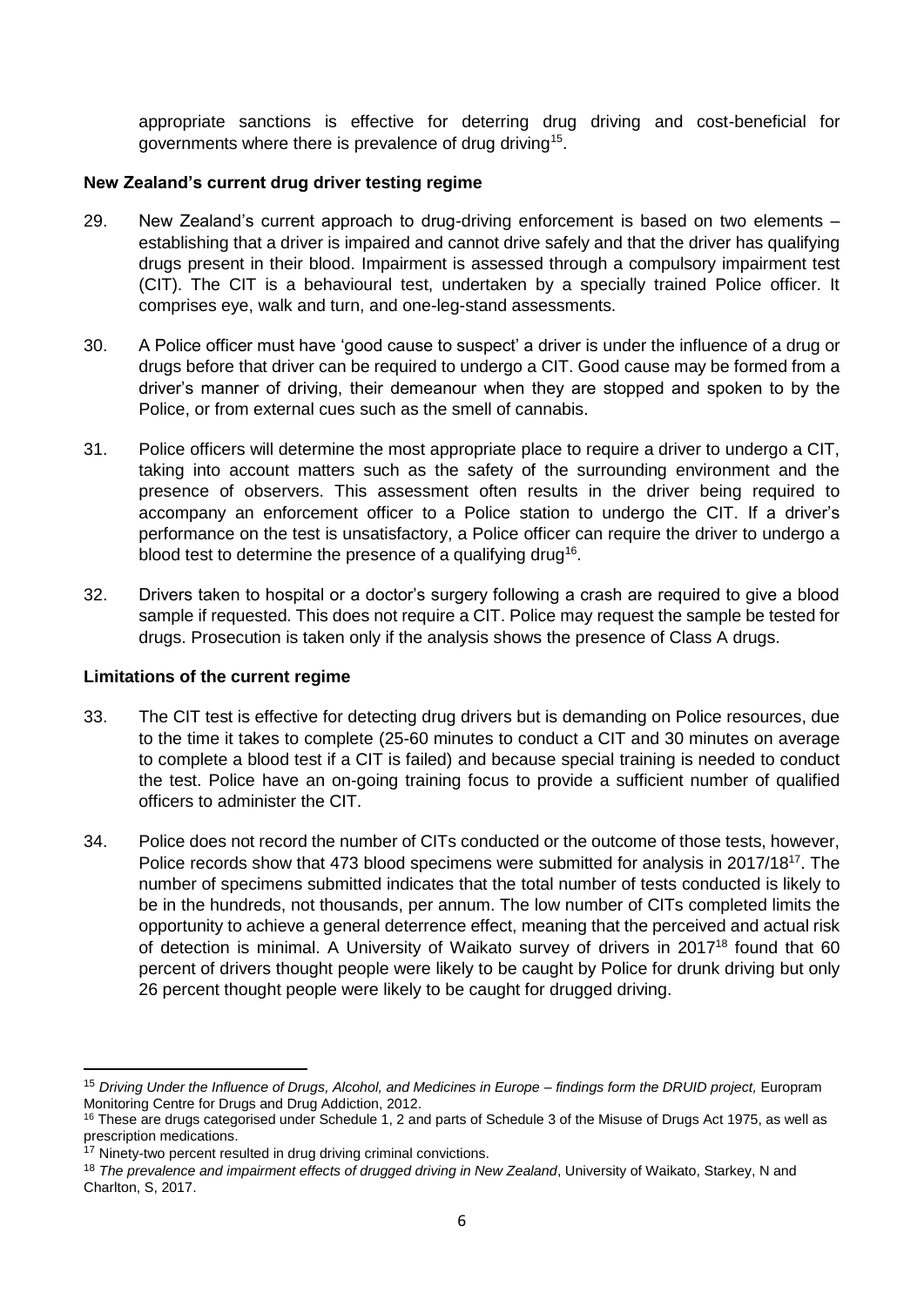- 35. The threshold of 'good cause to suspect' means that drivers who are impaired, but not obviously so, may also not be tested. Studies from Europe also demonstrate a significant percentage of false negatives from behavioural tests (as high as 50%), particularly when drivers have used stimulants such as methamphetamine<sup>19</sup>. Police are also frequently unable to CIT test drivers who are injured or in a state of shock or emotional distress following a crash.
- 36. Police do not currently request drug analysis when alcohol is found in a driver's blood sample for which a charge will be taken. This policy is for cost-benefit reasons, given the costs of drug analysis and the sanctions for drink driving are the same as for drug driving. The prosecution of drug driving cases based on hospital blood testing post-crash is limited to Class A controlled drugs only.

## **The Member's Bill: Land Transport (Random Oral Fluid Testing) Amendment Bill**

- 37. The Member's Bill: Land Transport (Random Oral Fluid Testing) Amendment Bill was drawn from the ballot on 3 May 2018 and commenced its first reading on 5 September 2018. It proposes to address the limitations of the current drug driver testing regime by introducing random oral fluid testing in parallel to the current CIT testing regime. The drafting of the Member's Bill raises a number of issues, which include that it:
	- 37.1. does not describe the testing process in sufficient detail Police powers, drivers' duties and rights, and sanctions for non-compliance are not clearly specified;
	- 37.2. does not clearly establish whether the test is for screening purposes or is an evidential test to be used as proof that an offence has been committed, and is also unclear how many oral fluid screening tests a driver might be required to undergo;
	- 37.3. presumes a court prosecution and criminal sanctions in all cases of drug driving.
- 38. These issues are fundamental to the appropriate design of an enhanced drug driver testing regime, and directly affect the extent that it is consistent with the New Zealand Bill of Rights Act 1990. The Attorney-General considered the Member's Bill in accordance with section 7 of the Bill of Rights Act and advised that it unjustifiably limits rights affirmed under that Act<sup>20</sup>, in particular, sections 21, 22 and 25(c).
- 39. We recommend that the Government does not support the Member's Bill. In order to give full and proper consideration to these matters, we propose that the Government develops its own legislation to address drug driving, after undertaking a full analysis of the options available the Member's Bill provides but one approach for how an enhanced drug driving testing regime could be implemented.
- 40. We note that since proposals to address drug driving were last presented to Government, there have been advances in technology and knowledge that need to be factored into costbenefit and regulatory impact analyses and these will take officials some time to complete.

1

<sup>19</sup>*Fitness Impairment Testing/Detecting Driver Intoxication*, Verstraete, [Alain G., 2014.](https://onlinelibrary.wiley.com/action/doSearch?ContribAuthorStored=Verstraete%2C+Alain+G)

<sup>20</sup> www.justice.govt.nz/assets/Documents/Publications/bora-land-transport-random-oral-fluid-testing-amendment-bill.pdf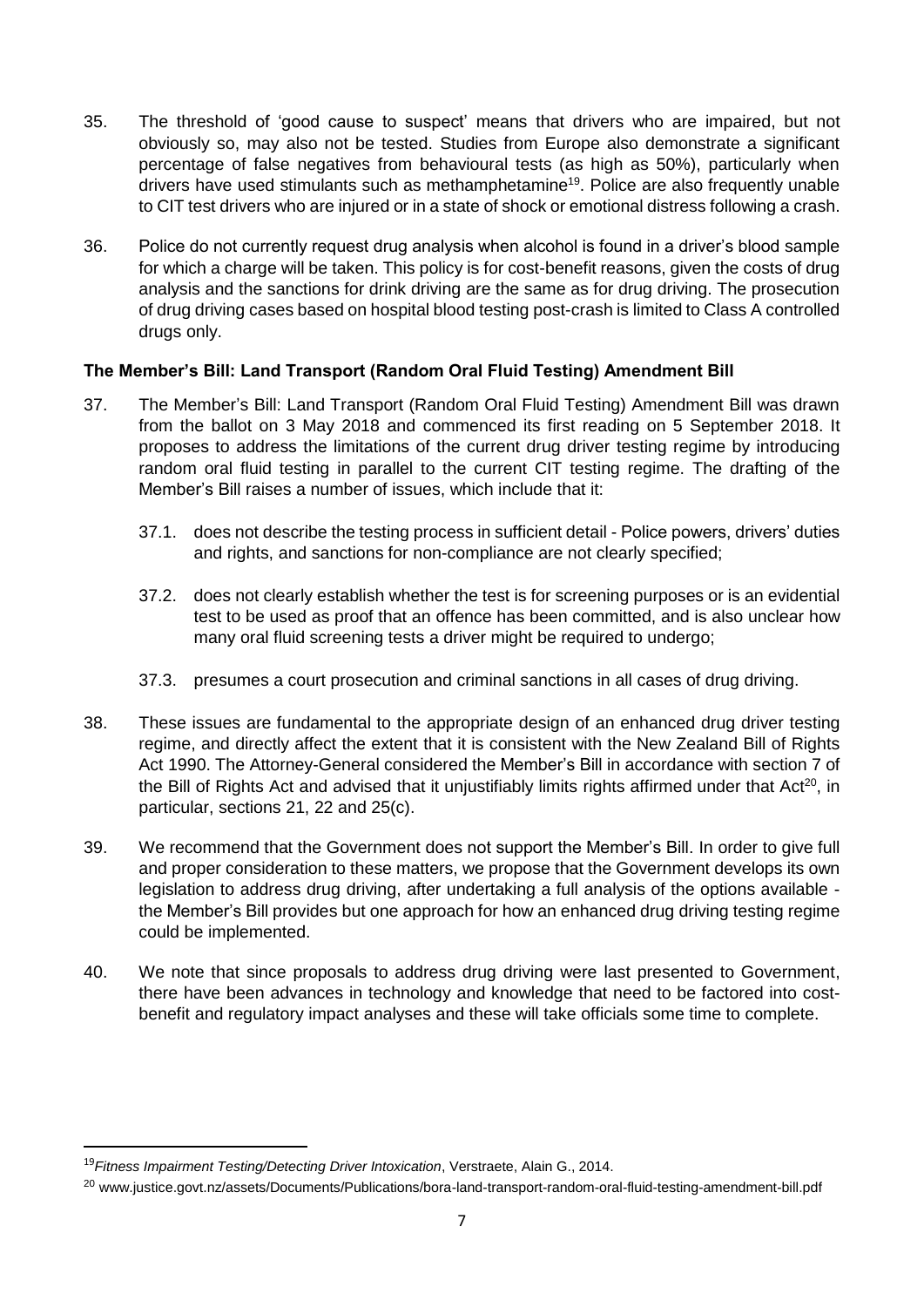## **Objectives of drug driver detection and enforcement**

- 41. We propose that a more effective drug driving detection and enforcement regime should support the following objectives:
	- deter people from driving under the influence of drugs;
	- remove impaired drivers from the road;
	- sanction impaired drivers in a way that is proportionate with risk;
	- be consistent with the National Drug Policy 2015-2020; and
	- not unjustifiably limit rights affirmed by the New Zealand Bill of Rights Act 1990.
- 42. There is tension between some of these objectives that will need to be carefully balanced. For example, if achieving greater deterrence requires high-visibility and high-volume testing, more New Zealanders will be detained at the roadside with greater impacts on the rights and freedoms affirmed in the Bill of Rights Act.

### **The current CIT regime should be retained as a part of any new model**

- 43. While the current CIT regime has limitations, it is consistent with the objectives for a drug driver detection and enforcement regime set out above and should be retained as part of any new model. We agree with the general approach in the Member's Bill, which is to introduce a new mechanism of testing in parallel with the current CIT regime. Where applied, the CIT is highly effective at identifying drivers who are significantly impaired from drug use and are a danger to other road users – Police data shows that 92 percent of people who fail a CIT are confirmed with drugs in their system and face a criminal sanction. Retaining the CIT regime would also mean that drivers impaired by drugs or other substances that are not detected by, for example, oral fluid tests, will continue to be identified.
- 44. We have considered whether enhancing the current CIT regime could meet the objectives we have described, for example, by Police completing more CIT tests. However, even with a commitment to increased testing, the 'good cause to suspect' threshold limits the number of tests that can be achieved to a level below what is needed for credible general deterrence. Lowering the 'good cause to suspect' threshold for the CIT test to facilitate more tests would likely mean detaining drivers for a considerable period (on average 52 minutes) without reasonable justification. For these reasons, we consider that a more effective drug driver testing regime requires moving beyond the status quo or an enhanced version of the status quo.

### **Public consultation**

45. Previous proposals on measures to address drug driving were not informed by public consultation. Given that any enhanced drug testing proposals are likely to involve encroachments on the rights and freedoms of New Zealanders, it is important that the public has an opportunity to comment on them. These include the rights affirmed under the Bill of Rights Act 1990, to be secure against unreasonable search and seizure (section 21), not to be arbitrarily arrested or detained (section 22), and to be presumed innocent until proved guilty (section 25(c). These matters will be addressed more fully in future papers, prior to any policy decisions. We note that similar concerns about random breath alcohol testing were countered by the public good imperative of diminishing the demonstrable social harm of drink driving.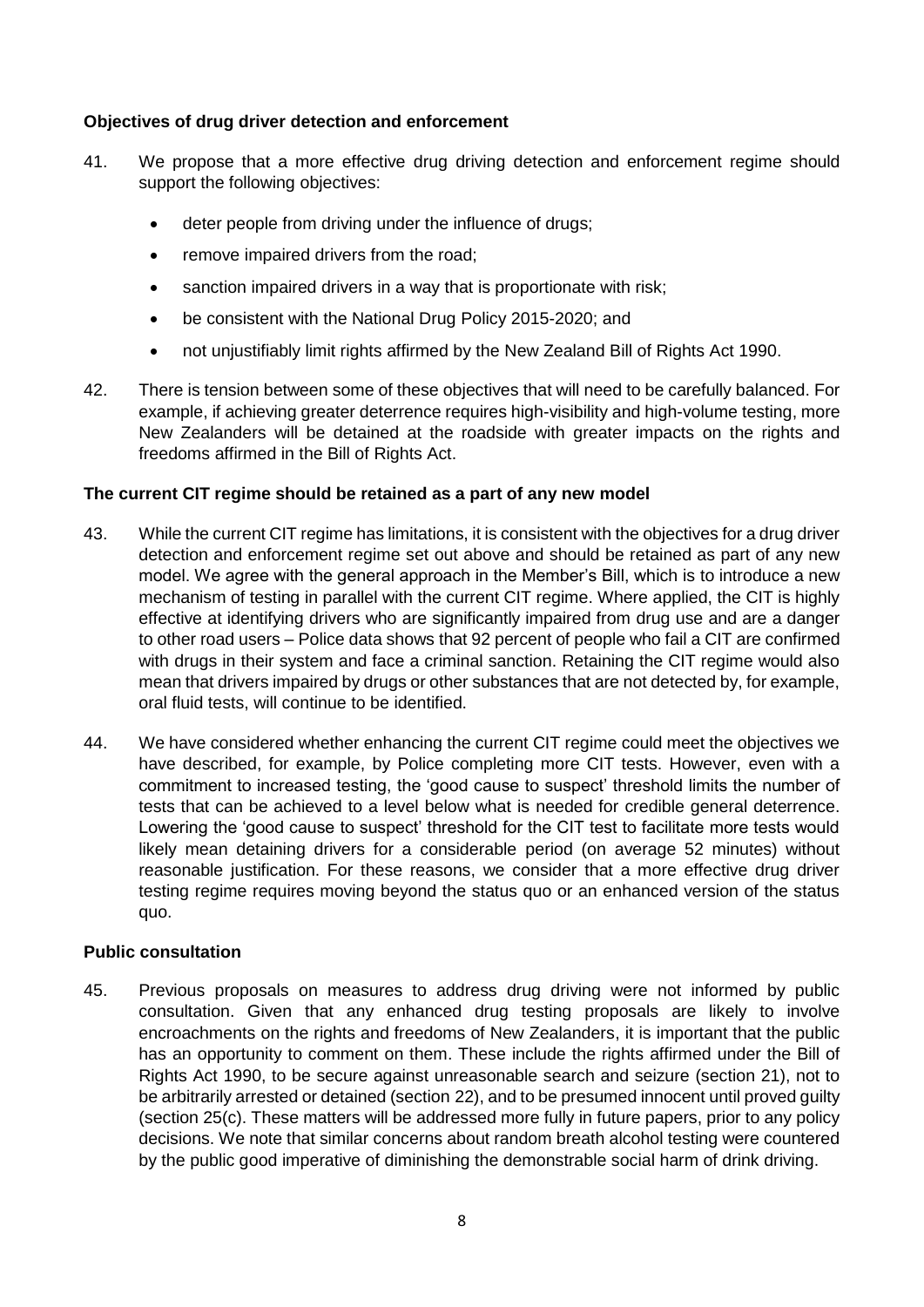- 46. Public consultation provides an opportunity to ensure the full range of public perspectives on drug driving are known. This is particularly important when there are likely to be diverse views on the issues under consideration. Accordingly, we propose that public consultation be undertaken on the matters that are critical to the make-up of an enhanced drug driving detection and enforcement regime. These should include:
	- methods of testing for the presence of drugs or levels of drugs, for example oral fluid or blood testing;
	- the types of drugs that may be tested for and the process for prescribing them;
	- the circumstances in which drivers may be tested for drug driving, for example, randomly, following an incident, or when there is 'good cause to suspect';
	- the evidence that would be required to establish that an offence has been committed;
	- the sanctions that might apply to offences of drug driving, for example, criminal or infringement penalties.
- 47. We propose to seek this Committee's approval of a public discussion document in October 2018, to enable public consultation to take place this year. We propose to provide a draft updated Regulatory Impact Assessment and cost-benefit analysis to the Committee in October 2018, together with the public discussion document.
- 48. Subject to Cabinet's agreement to this approach, we intend to announce in September that there will be a public consultation process over a four-week period before the end of 2018. This will include targeted engagement with relevant stakeholder organisations on technical matters related to drug driver testing.

# **Matters for consultation**

### *What method of drug testing should be used?*

- 49. Evidence of drug use can be determined from urine, blood or oral fluid. Workplace drug testing in New Zealand is generally undertaken by urine sample<sup>21</sup>, however, for practical reasons oral fluid testing is the standard internationally for screening for drug driving. This is because screening for drugs is generally undertaken at the roadside and needs to be completed swiftly. both to minimise driver detention and to enable sufficient testing to achieve a deterrence effect. Given the more intrusive nature of blood and urine testing, these methods are not likely to be considered to be justifiable and reasonable limits on the freedom of individuals for drug screening purposes.
- 50. Oral fluid screening devices work by detecting the presence of a drug (or active ingredient of a drug) by swiping the top a driver's tongue against a test pad on the device. Drug screening devices currently take around three minutes to produce a result<sup>22</sup>, which is considerably less than it takes to undertake a CIT, however, significantly longer than an alcohol breath test.

### *What drugs should be tested for?*

1

51. The ability to test for the presence of specific drugs is governed by the method of testing. The Member's Bill specifies three drugs (methamphetamine, cannabis and MDMA (ecstasy),

<sup>21</sup> Oral fluid testing is used in some cases.

 $22$  Timing may vary depending on the number of and type of drugs being tested for.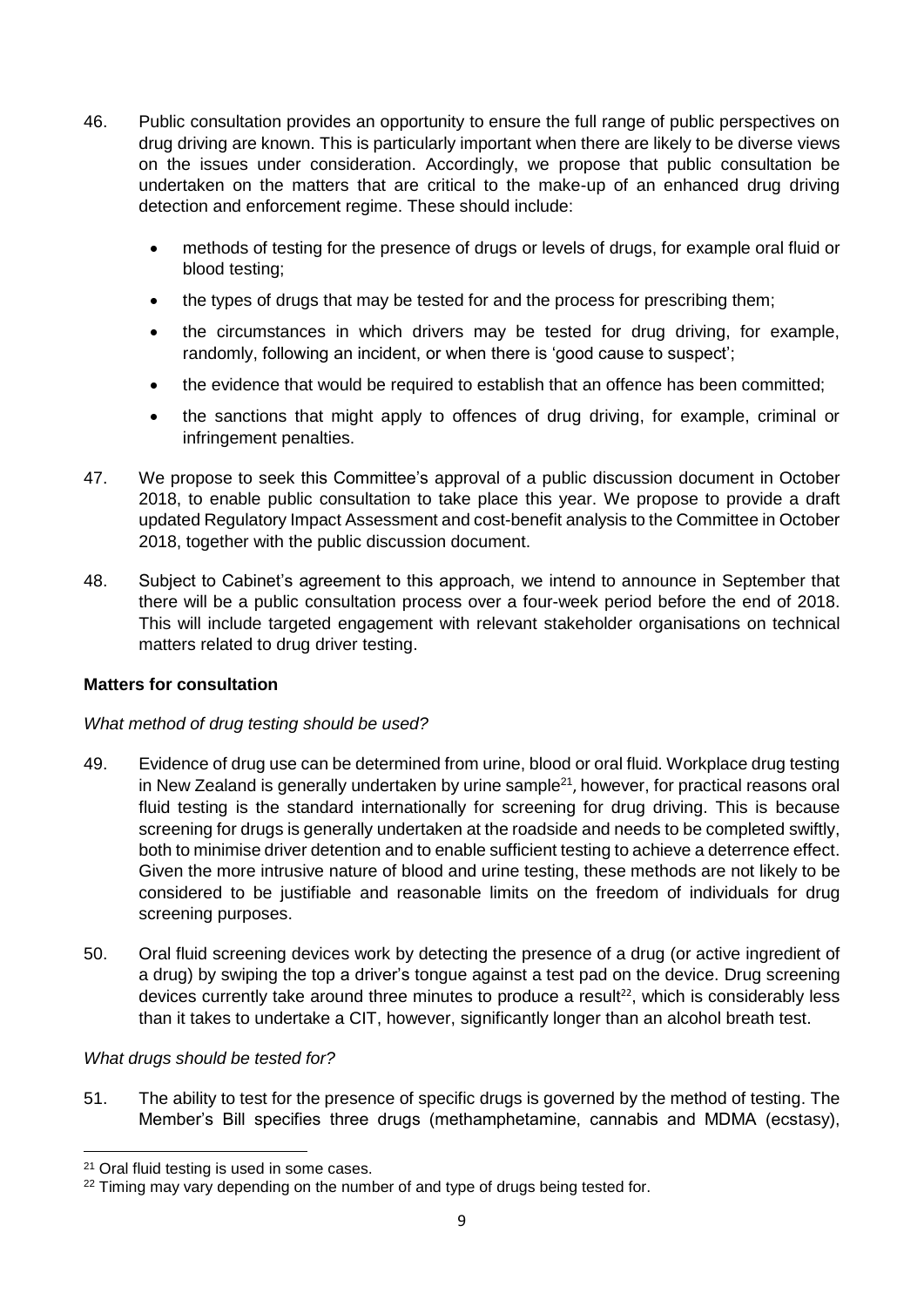however, the technology of oral fluid drug detection devices has been improving so that now basic devices can also detect some of the drugs in the opioid and benzodiazepine classes, and amphetamines. A recent study of the performance of a pool of drug screening devices<sup>23</sup> available in 2017 found that, considering all drugs/drug categories tested for together, the screening devices collectively performed as follows<sup>24</sup>:

- in 87 percent of cases where a person had used one of the substances included in the screen, it was detected by the screening device;
- the 'correct rejection rate', where subjects had not used any of the substances included in the screen was 93 percent;
- when a drug was detected by the screening device, in 96.5 percent of cases the positive result was confirmed by laboratory analysis.
- 52. Currently, devices cannot detect synthetic cannabinoids and other 'designer drugs', the use of which is a growing concern in New Zealand. Blood testing can determine the presence of several hundred illicit and medicinal drugs. As drugs are often present in combination, it could be that a blood test following a positive screening test identifies drugs not picked up by the screening test.
- 53. Though this is a technical area, we propose that the discussion document for public consultation seeks views on the drugs that should be selected for testing and the process for selecting them. These are important considerations, given the constantly changing landscape of drugs available and drug detection technology.

## *In what circumstances should drivers be tested for drug driving?*

- 54. Options for an enhanced drug driver testing regime could include:
	- 54.1. **random testing** along the lines of the current breath alcohol testing model in an operational setting, drug screening would most likely occur when Police undertake alcohol screening. Evidence demonstrates that random testing is the most effective for achieving an increased deterrent effect and will have the most road safety benefits. This is because random testing models provide the greatest increase in the public perception of the possibility of being caught drug driving. However, it is also the model with the greatest potential to impact the rights and freedoms affirmed in the Bill of Rights Act and is the most expensive option, due to the volume of tests;
	- 54.2. **testing under the current 'good cause to suspect' criterion** under this approach Police would undertake drug screening using the current 'good cause to suspect' criterion. This option has the least impact on affirmed rights and freedoms under the Bill of Rights Act. It could facilitate faster testing, but is limited by the ability of Police to identify drivers to test. Police has estimated they might undertake 1,000 oral fluid tests using this approach, which is unlikely to produce an increased general deterrent effect and will have limited road safety benefits;
	- 54.3. **targeted testing following an incident** comprising either a suspected driving offence or a driver's involvement in a motor vehicle crash – this would provide a wider

 $\overline{a}$ <sup>23</sup> Douglas J. Bierness & D'Arcy R. Smith (2017) *An assessment of oral fluid drug screening devices*,

Canadian Society of Forensic Science Journal.

<sup>&</sup>lt;sup>24</sup> Results presented are averages and vary by drug type.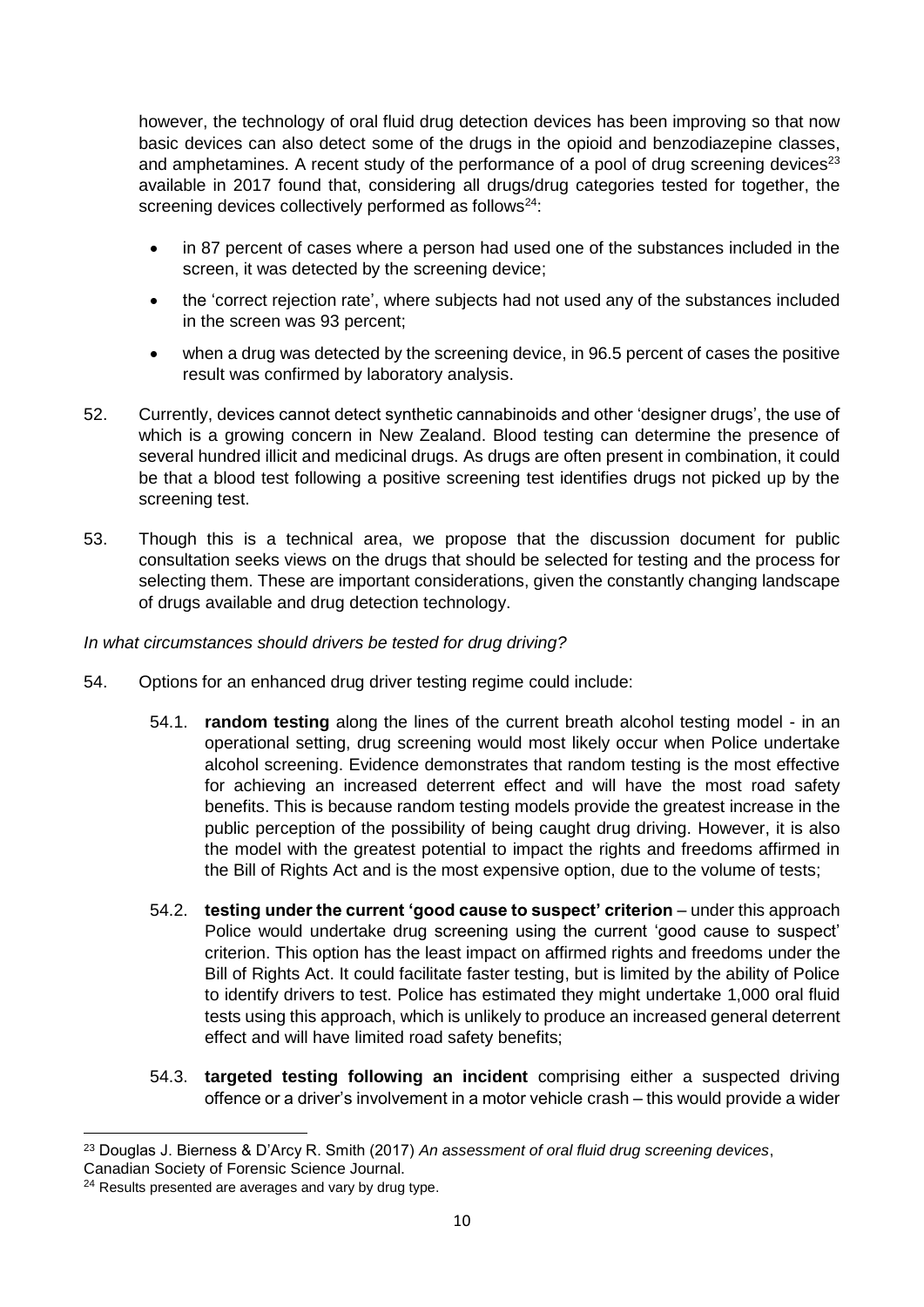pool of potentially drugged drivers, including drivers who may be injured or in a state of shock or emotional distress who cannot fairly be requested to complete a CIT. This option would target drivers who are a potential road safety threat. Testing following an accident is a common approach following workplace accidents where people are involved in safety sensitive roles. While this option provides a greater pool of drivers that can be tested, officials believe it is unlikely to produce an increased general deterrence effect and will have limited road safety benefits.

### *What evidence would be required to establish an offence?*

- 55. Decisions need to be made about what type of testing is satisfactory for evidentiary purposes, to confirm an offence has been committed. Some jurisdictions use oral fluid on an evidentiary basis (e.g. Victoria, Australia). Others use oral fluid testing as a screening tool, followed by an evidential blood test.
- 56. Some countries have established *per se* limits for certain drugs, or multi-level offences, as we have in New Zealand for alcohol, in recognition that driving with certain levels of a drug does not increase road safety risk.

### *What sanctions would be appropriate?*

57. Sanctions should be proportionate with risk. Oral fluid screening cannot determine whether a driver is impaired, establishing only presence of a drug. In cases where presence of a drug is established, but impairment is not, an infringement offence regime, similar to that currently used for lower level drink driving offences, may allow for a more proportionate sanction to be applied. Infringement penalties would result in much lower costs to the Justice sector, however, introducing an infringement regime could lead to a risk of drug driving being perceived as low-level offending.

### *Public education should be a key element of any regime*

58. Education campaigns should be a complementing element of any proposal to address drug driving to ensure that drivers fully understand the consequences of drug use on driving, particularly the effects of combinations of drugs, and drugs and alcohol (even amounts of alcohol under legal limits).

### **Timing of legislation**

59. An indicative timeline for policy decisions, and if agreed, the passage of legislation to introduce a Government Bill, is set out in Table One below.

### **Table One – Indicative timetable**

| Cabinet approves public consultation document           | Oct 2018     |
|---------------------------------------------------------|--------------|
| Public consultation on options for drug driver testing  | Nov 2018     |
| Analysis of submissions                                 | Dec 2018     |
| Cabinet approves policy options for drug driver testing | March 2019   |
| Legislation drafted and introduced                      | Sept 2019    |
| Legislation enacted                                     | March $2020$ |
| Legislation comes into force                            | Sept 2020    |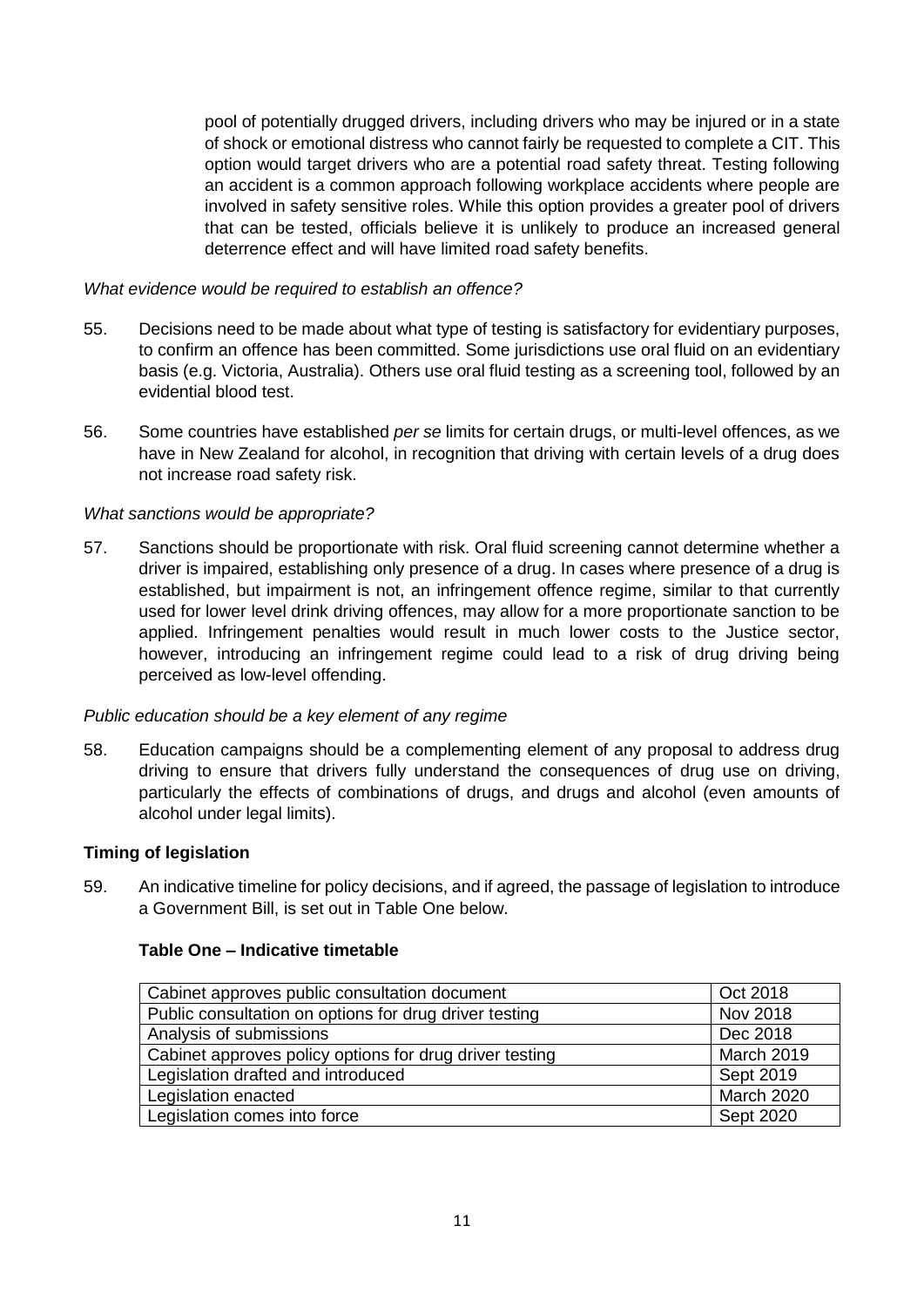# **Consultation**

60. The following departments were consulted during the development of this paper: New Zealand Police, the NZ Transport Agency, the Ministries of Justice, Health and Social Development, the Department of Corrections, ACC, the Treasury, Te Puni Kōkiri and WorkSafe New Zealand. The Department of the Prime Minister and Cabinet was informed of the paper.

## **Financial Implications**

61. There are no financial, fiscal or economic implications arising directly from this paper. The proposed public consultation will inform the development of policy options with financial implications to be addressed in future papers.

## **Legislative Implications**

62. There are no legislative implications arising directly from this paper. The proposed public consultation will inform the development of policy options with legislative implications to be addressed in future papers.

### **Impact Analysis**

63. The Ministry of Transport has previously prepared two Regulatory Impact Statements (RISs) in relation to proposals to address drug driving. The Regulatory Quality Team at The Treasury agrees that no formal separate Regulatory Impact Assessment (RIA) is required in support of the proposal to undertake a public consultation process to seek the public's views on the design of enhancements to New Zealand's current drug driver detection and enforcement regime. Extensive Regulatory Impact Analysis already undertaken should enable the preparation of a full and informative discussion document, leading in turn to a well-informed public debate and eventually a well-evidenced RIA in support of any regulatory proposals. We will provide an updated RIA and cost-benefit analysis to this Committee in October 2018, together with the public discussion document.

# **Human Rights**

64. This paper does not include policy proposals, however, the matters proposed to be consulted on do have human rights implications - introducing a presence-based random testing regime is likely to engage several rights affirmed and protected by the New Zealand Bill of Rights Act – in particular the rights to be secure against unreasonable search and seizure (section 21), not to be arbitrarily arrested or detained (section 22), and to be presumed innocent until proved guilty (section 25(c). These matters will be addressed more fully in future papers, prior to any policy decisions.

### **Gender Implications**

65. There are no gender implications arising directly from this paper. The proposed public consultation will inform the development of policy options with gender implications to be considered in future papers.

### **Disability Perspective**

66. There are no disability implications arising directly from this paper. The proposed public consultation will inform the development of policy options with disability perspectives to be considered in future papers.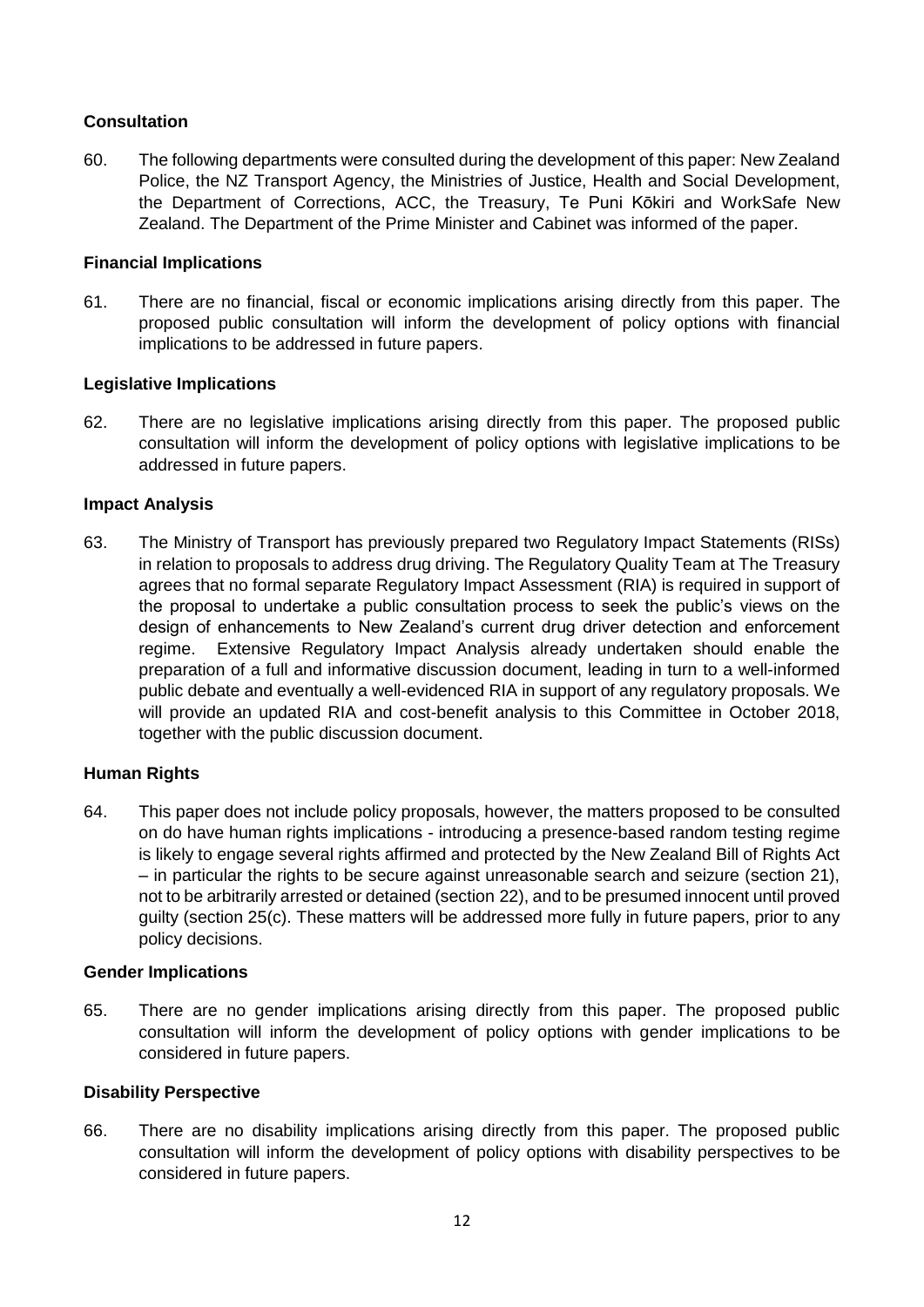# **Publicity**

- 67. Subject to Cabinet's agreement to the approach, we intend to jointly announce in September that there will be a public consultation process before the end of 2018, prior to the Government introducing new legislation to the House in 2019.
- 68. The issues to be canvassed are complex and public views on them are likely to be diverse. The consultation process is likely to provoke significant media and public comment.

### **Proactive Release**

69. We intend to release this paper proactively by publishing it on the Ministry of Transport's website.

### **Recommendations**

The Acting Associate Minister of Transport and the Minister of Police recommend that the Committee:

1. **note** that the number of road deaths in New Zealand has been rising since 2013 and to reverse this trend the Government has put safety at the forefront of decision-making on land transport in the Government Policy Statement on Land Transport 2018 and is developing a new road safety strategy;

## *Drugs that impair driving are being used by drivers in New Zealand*

- 2. **note** that, though there are some limitations in the data available, research demonstrates there are number of recreational and prescriptions drugs and other substances that have the potential to impair driving ability and increase crash risk;
- 3. **note** that a significantly large number of New Zealanders are using impairing drugs and driving;

### *New Zealand's current drug driver testing regime has limitations*

4. **note** that New Zealand's current drug driving detection and enforcement regime is based on a behavioural test that is effective for identifying drug drivers but is resource intensive and the New Zealand Police is not able to undertake enough tests to provide effective general deterrence of drug driving;

### *Land Transport (Random Oral Fluid Testing) Amendment Bill*

- 5. **note** that the Member's Bill: Land Transport (Random Oral Fluid Testing) Amendment Bill commenced its first reading on 5 September 2018 and sought to introduce oral fluid testing as an enhancement to the current CIT testing regime;
- 6. **note** that the Member's Bill raised issues that are fundamental to the design of an enhanced drug driver testing regime that need to be considered more fully, including that the Bill's provisions limit rights and freedoms affirmed under the Bill of Rights Act 1990;
- 7. **agree** not to support the Member's Bill;
- 8. **agree**, subject to the development of satisfactory policy options, to develop a Government Bill to progress legislation for an enhanced drug driver testing regime;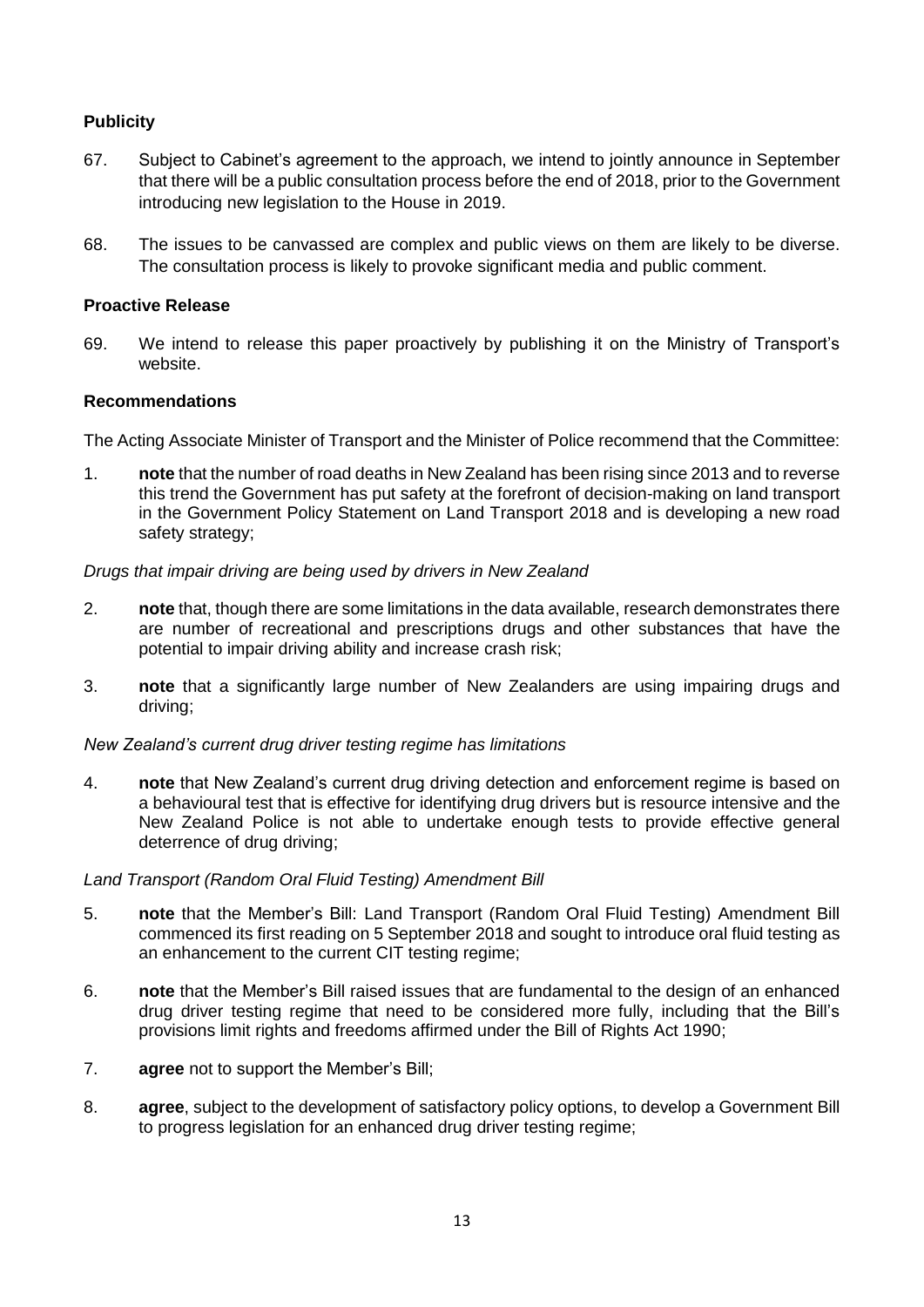#### *Objectives of a drug driver detection and enforcement regime*

- 9. **agree** that the framework for a drug driver detection and enforcement regime be based on the following objectives:
	- 9.1. deter people from driving under the influence of drugs;
	- 9.2. remove impaired drivers from the road;
	- 9.3. sanction impaired drivers in a way that is proportionate with risk;
	- 9.4. be consistent with the National Drug Policy 2015-2020; and
	- 9.5. not unjustifiably limit rights affirmed by the New Zealand Bill of Rights Act 1990.
- 10. **agree** that the current behavioural test for drug driving be retained as part of any enhanced drug driver detection and enforcement regime;

#### *Public consultation*

- 11. **agree** to undertake public consultation to inform the development of policy options for enhancements to the current drug driver testing regime, including:
	- 11.1. methods of testing for the presence of drugs or levels of drugs, for example oral fluid testing;
	- 11.2. the types of drugs that may be tested for and the process for prescribing them;
	- 11.3. the circumstances in which drivers may be tested for drug driving, for example, randomly, following an incident, or when there is 'good cause to suspect';
	- 11.4. the evidence that would be required to establish that an offence has been committed;
	- 11.5. the sanctions that might apply to offences of drug driving, for example, criminal or infringement penalties.
- 12. **note** that we propose to seek the Cabinet Economic Development Committee's approval of a public discussion document in October 2018, to enable public consultation to take place before the end of 2018;
- 13. **note** that we intend to consult over a period of four weeks before the end of 2018 and report back to Cabinet on policy options by the end of March 2019.